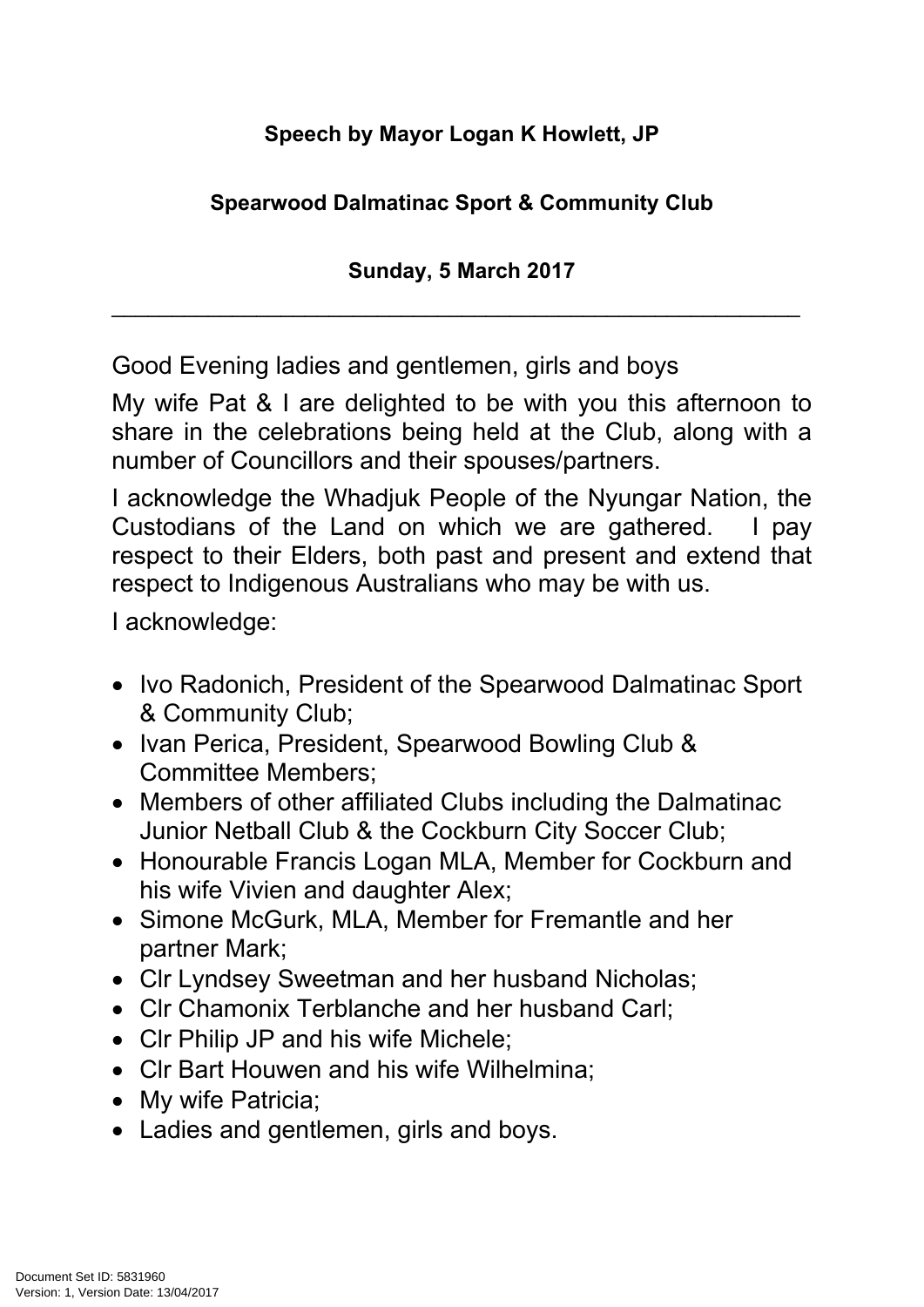## **20th Anniversary – Dalmatinka Loza and**

## **40th Anniversary of the Club Opening**

I thank you for the opportunity of joining you this evening to continue the earlier celebration  $-$  the 20<sup>th</sup> anniversary of the official opening of the Dalmatinks Loza.

From its humble beginnings in 1962 when it was based in several locations in Fremantle, successive Presidents and their Committees have shown leadership and sturdy resolve to ensure that the Club growth has continued and that the sporting and social needs of its members and the wider community have been achieved.

Market gardens, flower gardens, vineyards, orchards, dairies and piggeries dominated the Spearwood and Hamilton Hill areas when a decision was made by the Club to re-locate to Cockburn. Its home today resulted from a land swap with the City of Cockburn and opened the opportunity for the Club to develop its initial Club house, including the hall.

The Club's main building was opened by then Premier, Sir Charles Court on 5 March 1977 amidst much ceremony and fanfare. It was reward for effort by all concerned as suppliers had donated building materials and volunteers came together to construct a landmark building that has stood the test of time.

The buildings have been extended on a number of occasions. The buce, junior, senior and amateur soccer, darts, lawn bowls and netball courts that surround the Clubhouse have played host to thousands of enthusiastic players and spectators and will do so well into the future.

The Club's strong volunteer and sponsorship base has ensured a sound basis on which to engage with the community through an amazing calendar of social events and the use of the Club's facilities for community events. These activities provide a